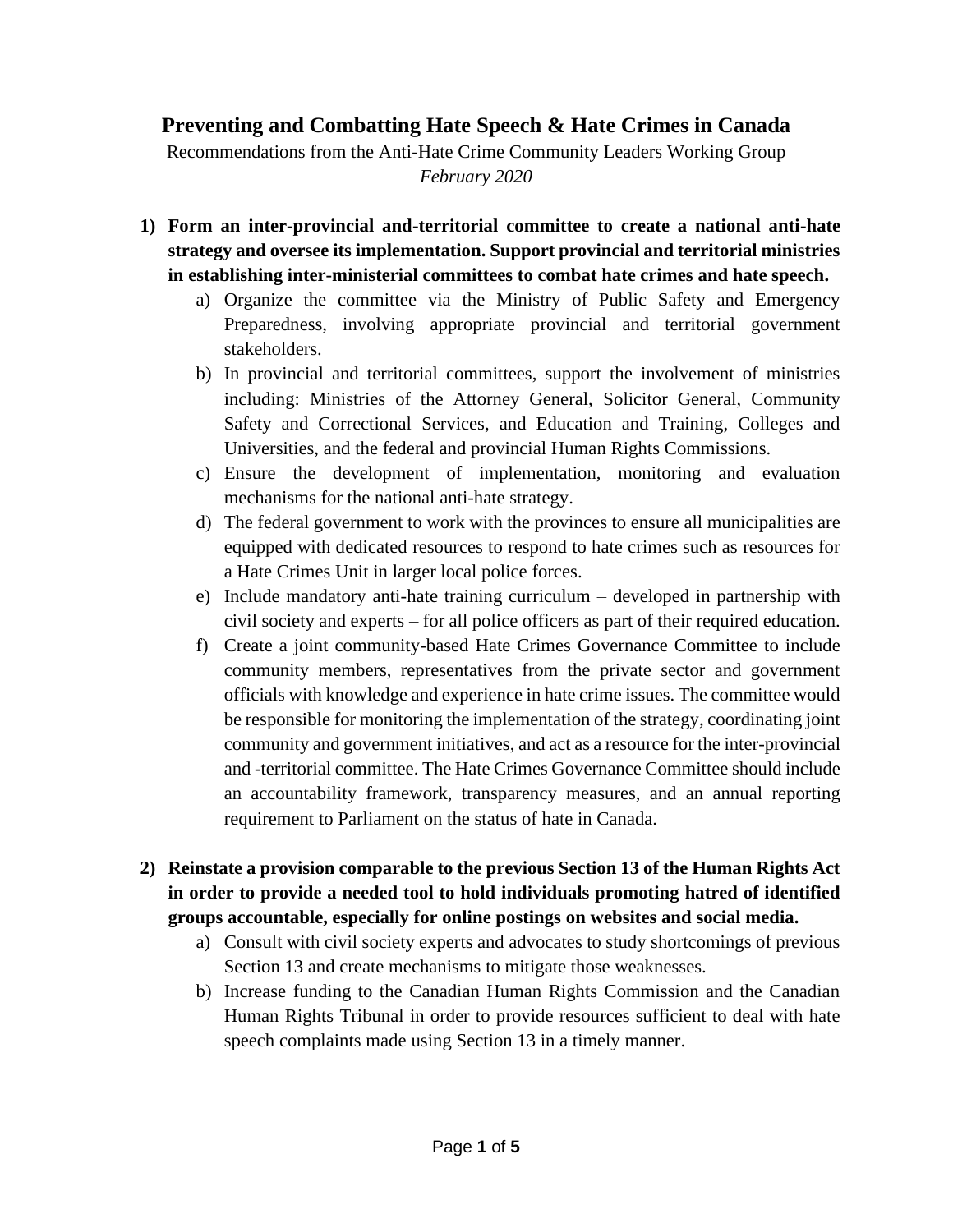- **3) Provide the Canadian Human Rights Commission the responsibility and resources to enforce penalties stemming from online hate activity on social media platforms and through website services providers.**
	- a) Consult with the Canadian Human Rights Commission to determine their capacity and required resources to take on this role.
	- b) Create and enforce industry standards according to which social media platforms and service providers must review anti-hate laws.
	- c) Create requirements to mandate social media platforms and service providers in regulating social networking feeds and taking down hate websites.
	- d) Enforce fines for platforms and service providers that do not remove content or shut down websites in a certain amount of time.
	- e) Create and enforce requirements that require social media firms to publish transparency reports which provide information on how many hate incidents were reported, what action was taken, and the speed with which they respond to victims. Require reporting on additional information, including what posts are prioritized to users, the performance of machine learning systems, and the accuracy of responses measured by third party random sampling.

# **4) Require Attorneys General to publish an annual report in order to report details of hate crime cases that requested Attorney General consent on Section 318 and 319 of the Criminal Code in order to increase transparency with the public.**

- a) Create and enforce defined criteria for cases requiring Attorney General consent.
- b) Require Attorney General reporting on:
	- i) All cases that requested approval
	- ii) When it provided consent and did not provide consent
	- iii) Why it provided consent or why it did not provide consent

## **5) Collect, monitor and share national hate crime data.**

- a) Utilize Statistics Canada's General Social Survey to collect more robust data on hate crimes.
	- i) Repeat the Victimization portion of the General Social Survey on an annual basis.
	- ii) Expand questions in the Victimization portion of the General Social Survey to gather data on all bias motivations including Islamophobia, anti-Black racism, Anti-Semitism, anti-Indigenous racism, homophobia, sexism, and other forms of Anti-faithism.
- b) Through Statistics Canada's Canadian Centre for Justice Statistics program, provincial Attorneys General, appropriate provincial Ministries, and police boards, develop standard forms and procedures for collecting and keeping statistics on police-reported hate incidents.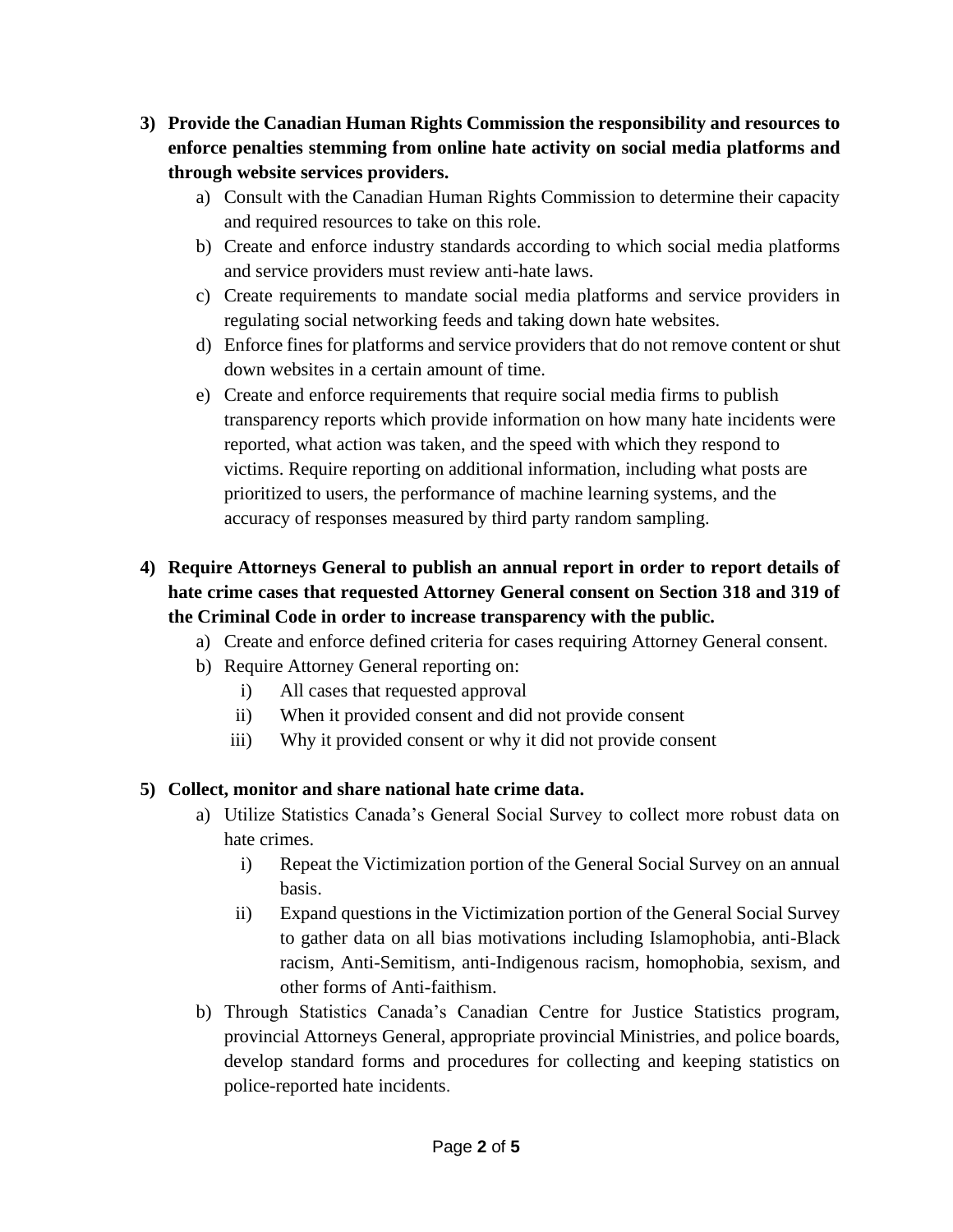- i) Through an intersectional race and gender-based analysis (GBA+), design these forms to capture, at a minimum, all incidents that complainants have identified as hate crimes or hate incidents and all incidents for which there is evidence that suggests that they may qualify as hate crimes or hate incidents, including:
	- (1) What investigation was undertaken
	- (2) What charges, if any, were laid
	- (3) Why charges were not laid
	- (4) What other charges might reasonably have been laid in the circumstances but were not
	- (5) Whether any charges laid proceed to trial and if they did it, why they did not
	- (6) What the disposition of the charges was
	- (7) Whether, if the accused was convicted, the Crown raised hate or prejudice as an aggravating factor in sentencing
	- (8) Whether, in such instances, the court took hate or prejudice explicitly into account as an aggravating factor in sentencing, and what the sentence, if any, was
- ii) Enact regulations requiring that such statistics be kept and made available as indicated above.
- **6) Provide sufficient funding to create community-based civilian groups, composed of community members, including communities with negative experiences with the police, in order to act as a neutral reporting and advocacy body between police boards and communities. Victims would feel safer reporting to this body as opposed to working directly with the criminal justice system. And/or, provide funding to support existing community health centres and local agencies to allow for third-party reporting where victims could report hate crimes or incidents.**
- **7) Provide sufficient funding to partner with leading community organizations with an expertise in addressing hate to develop and implement a multi-year 'Canada against hate' public education campaign. This campaign must use multiple platforms of media and broadcast communications to creatively and effectively raise public awareness about the manifestations of hate in Canada. The campaign must also equip Canadians with the means to identify hate, question it and challenge it in their daily lives.**

**[Here's an example from the City of Toronto: https://www.toronto.ca/communitypeople/get-involved/community/toronto-for-all/]**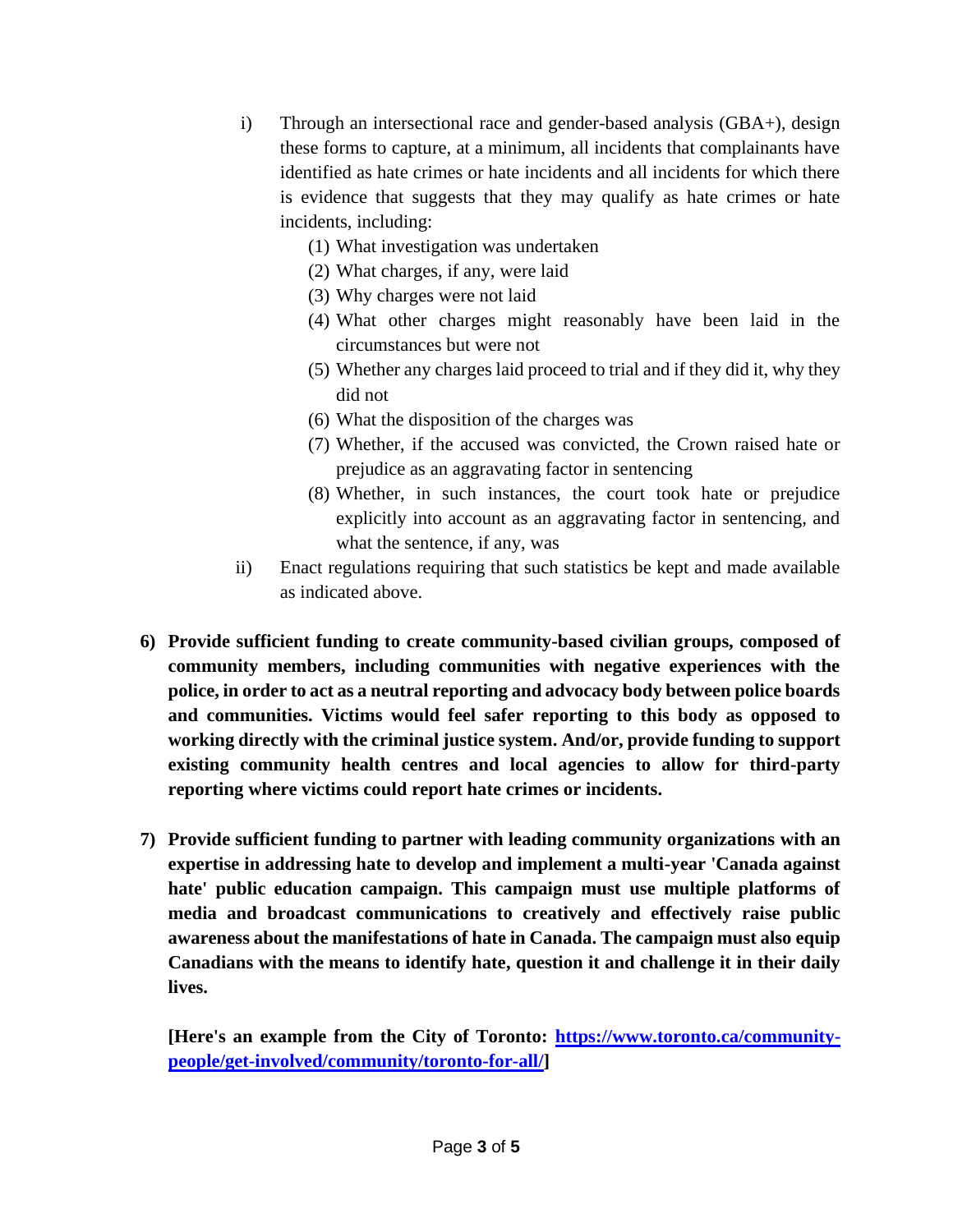### References:

- 1. *Hate Crimes Community Working Group.* (2006). Final Report of the Hate Crimes Community Working Group to the Attorney General and the Minister of Community Safety and Correctional Services. [https://www.attorneygeneral.jus.gov.on.ca/english/about/pubs/hatecrimes/HCCWG\\_full.](about:blank) [pdf](about:blank)
- 2. *Standing Committee on Justice and Human Rights*. (2019). Taking Action to End Online Hate.

[https://www.ourcommons.ca/Content/Committee/421/JUST/Reports/RP10581008/justrp2](about:blank) [9/justrp29-e.pdf](about:blank)